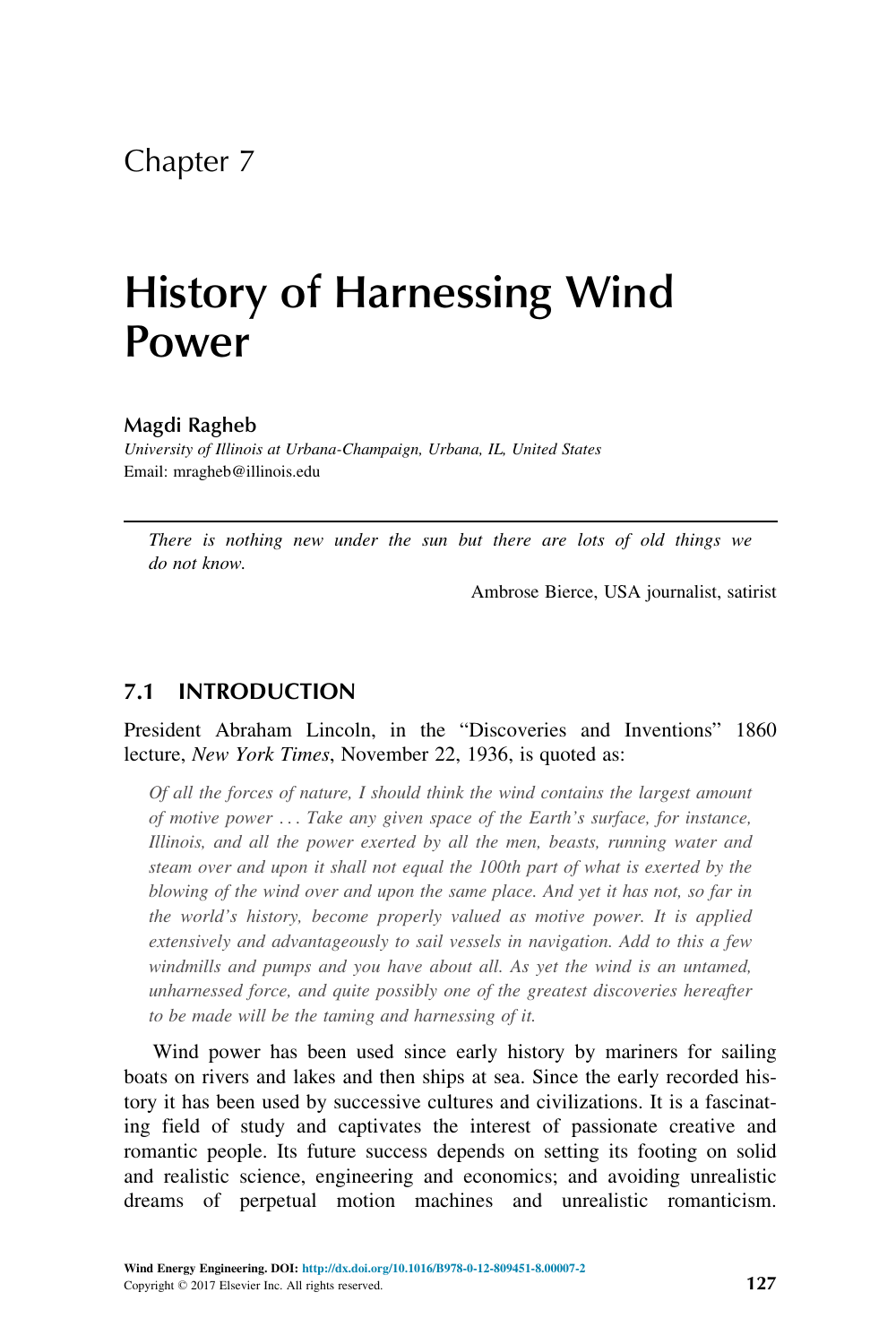Compared with modern machines powered by fossil fuels, wind machines depend on the wind as a fuel. Unfortunately, the wind is intermittent, unreliable, unsteady, and unpredictable and in some places on Earth it does not even blow at all. Yet, the advantage of the wind as a source of energy is that it is not just renewable, but infinite in magnitude originating in the Sun's fusion energy that is trapped in the Earth's atmosphere.

Windmills and water-driven mills were the only power generators for over 1200 years predating the 18th century's Industrial Revolution. They existed in antiquity in Egypt, Persia, Mesopotamia, and China. In the 7th century BC, king Hammurabi of Babylon implemented a plan to irrigate the fertile plains of the Euphrates and Tigris Rivers using vertical-axis wind machines [1].

Wind energy conversion has been reinvented many times in human history and is undergoing a new process of reengineering as the leading mechanically based renewable energy source. It is challenging the conventional energy sources into becoming a viable alternative to them. As fossil fuels are experiencing localized as well as global availability problems and peaking in their production and concerns about pollution and greenhouse-gas emissions, wind machines and generators are reclaiming with; new materials, electronic controls and advanced technology, an important share of the energy production field (Fig. 7.1).

The word "windmill" primarily refers to a wind-powered machine that grinds or mills grain such as wheat or corn and turns it into flour for bread making. This has been the most common function in addition to numerous other applications such as grinding of spices, lumber sawing, mines ventilation, iron and copper foundries power, gun-powder manufacturing, oil extraction from oil seeds, nuts and grains, converting old rags into paper, grinding



FIGURE 7.1 Modern wind turbines are replacing the iconic old American wind turbine technology on the American High Plains. Photo: M. Ragheb.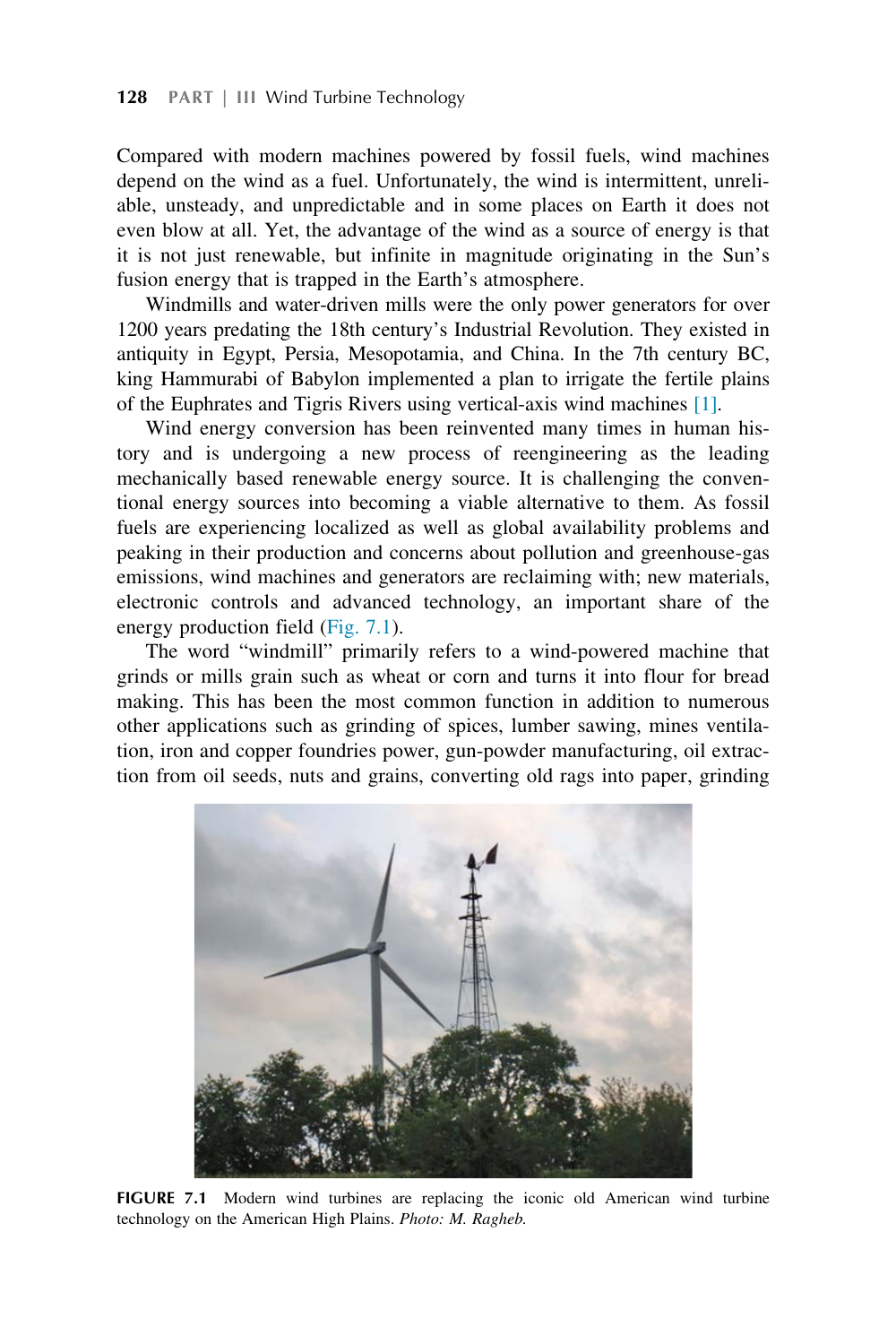colored powders into dyes, manufacturing snuff tobacco and water pumping in Europe in the pre-Industrial Revolution era, and even lopping bee hives into towns under siege during warfare.

Holland has used windmills since AD 1350 to drain marshes and shallow lakes and turning them into productive agricultural land. They were coupled to an Archimedean screw, Egyptian noria, or Persian water wheel; all of them are early pump concepts which could elevate water to a height of 5 m. The noria's etymology comes from the Arabic: "Al Naoura" which literally means: "The wailing;" so-called because of the wailing sound it generates as it rotates. The "noria," is basically a water wheel that lifts water into an aqueduct carrying water to cities and fields using the flow energy of a water stream, similar to the modern hydraulic ram. It has a function similar to the chain pumps of which the "saqiya," literally "irrigator" in Arabic, which dates back to Babylonian (700 BC) and Pharaonic (4000 BC) times, is an example. Noria machines were in widespread use in the premedieval Islamic civilization before their evolution into the European windmills, and specimens are still in operation in some parts of the world today. Their introduction may have originated from Spain where Ibn Bassal (AD 1038-75) of Al Andalus (Andalusia) pioneered the use of a flywheel mechanism in the noria and saqiya to smooth out the delivery of power from the driving device to the driven machine [1].

Windmills were replaced by steam and internal combustion engines using fossil fuels ranging from coal to oil and natural gas as well as hydroelectric and nuclear energy. Nowadays wind turbines are primarily used in electrical power generation. The terminology "wind generators" becomes a more appropriate designation. Wind power has evolved from impulse or dragdriven heavy systems to light aerodynamic systems. The latter is not a modern concept, as it has been known to the ancient sailors and mariners and was applied to the development of sail windmills.

#### 7.2 WIND MACHINES IN ANTIQUITY

Out of respect of the wind capability of destructiveness in tornadoes, hurricanes, typhoons, and storms, legends arose that the winds were imprisoned underground within the Earth and were released at the whim of a beneficent or malevolent deity. In ancient Greece, the god Aeolus was the ruler of the winds. Many primitive people thought that the wind could be controlled by magic. Control over the wind resources was reserved to the Royals in some societies, and later to the clergy [1].

In early Christianity, it was thought that the wind was God breathing to punish or reward the Earthly mortals. Mariners for centuries had legends dealing with their fears and superstitions about the wind. As early as 4000 BC, ancient Egyptian pottery depicts ships with square sails using the prevailing northerly wind to sail up the Nile River from north to south against its current.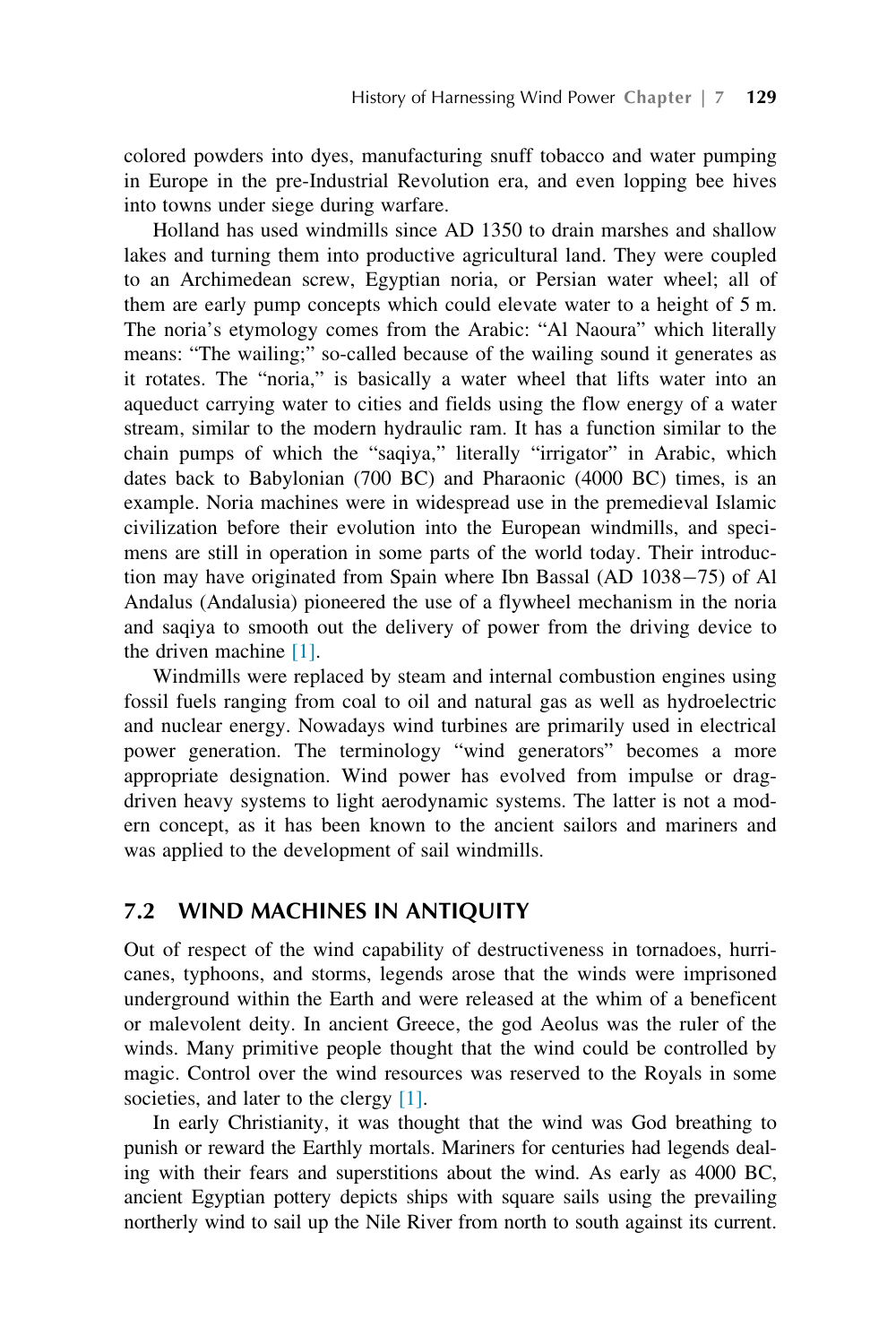During the ancient Egyptian Fifth Dynasty around 2500 BC, sailing ships advanced enough to go to sea and made trading trips along the East Coast of Africa to the land of Bunt. A relief on the walls of the Deir Al Bahari Queen Hatshepsut's temple in Luxor, Egypt, shows the sailboats sent on a trading and exploration expedition around the East coast of Africa. They sailed through an ancient canal dug to connect the Nile River to the Red Sea (Fig. 7.2). By 150 BC an account by Hero of Alexandria, Egypt in his Spiritalia seu Pneumatica describes a pneumatic application of a four-bladed wheel driven by the wind moving the piston of an air pump to blow the pipes of a musical organ with compressed air. A prayer wheel was used in Asia around AD 400 whose scoops caught the wind and rotated on a vertical shaft.

# 7.3 ISLAMIC CIVILIZATION WINDMILLS

Around  $200-100$  BC windmills with woven reed sails were used in the Middle Eastern region for grinding grain. The first documented invention of a real windmill occurred in the year AD 644 during the rule of the second Islamic Khaliph: Omar Ibn Al Khattab. A subject of Persian heritage, who proposed to him that he is able to build one, was commissioned by the Khaliph Omar Ibn Al Khattab to build a grain mill rotated by the wind.

The next written account comes from two Islamic geographers who tell of windmills built in the sandy and windy province of Seistan in present day Iran around AD 947. The first application had to do with drifting sand dunes which could bury whole villages and cities. To control the sand drifts, the people of Seistan ingenuously enclosed the sand drift or dune in a structure of timber



FIGURE 7.2 Relief of dual sail and rowing boats on the walls of the Deir Al Bahari's Queen Hatshepsut's temple in Luxor, Egypt, commemorating a trading expedition to the land of Bunt around the Eastern Coast of Africa.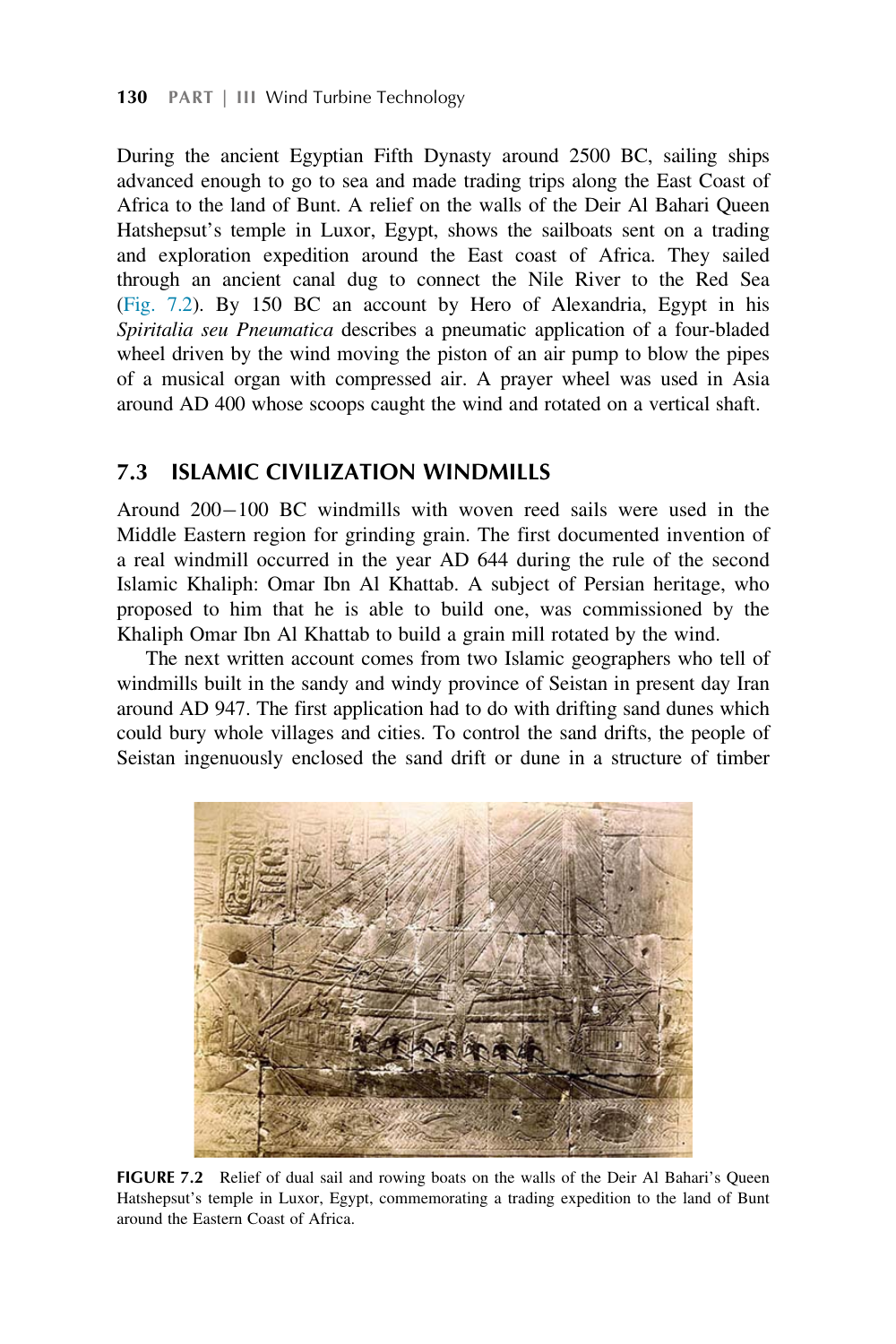and thorny bushes higher than the dune. In the lower part, they opened a door for the wind to enter and blow away the upper levels of sand in a vortex or tornado carrying the sand to be deposited evenly on the surrounding fields [1].

The Islamic geographer Ali Al Massoudi writes about Seistan in AD 947that: "Wind turns mills which pump water from wells to irrigate the gardens. There is no place on Earth where people make more use of the wind." Another Islamic scholar, Al Qazwini in AD 1283, describes how the people of Seistan used the wind to grind their wheat, as well as to control the drifting sand and to pump water. From that perspective, the region of Seistan can be considered as the birthplace of the eastern vertical-axis windmill in Islamic times (Fig. 7.3).

The Syrian cosmographer Al Damashqi (The Damascan) in AD 1300 describes in detail these vertical-axis windmills. They were erected in high places on top of hills, a mosque minaret or a tower in a castle. They were built as two-storied structures. The mill that turned and ground the grain into flour was at the upper story. The lower part contained the mill that was rotated by the blowing wind. The wheel turned one of two millstones in the upper section. Four slits existed in the walls of the first story with the outer part wider than the inner part. This formed ducts through which the wind blew from any direction. The ducted wind hit a reel with  $6-12$  clothcovered arms rotating it. The reel moved the millstone that ground the grain. Other vertical windmills were used around the same time period in Afghanistan. They were driven by the prevalent north wind. A series of shutters and shields controlled the wind inlet [1].



FIGURE 7.3 Remaining vestiges of ancient vertical-axis windmills or "Panemones" at Seistan, near the border between Iran and Afghanistan. The rotors were made from cloth or bundles of reeds and wood.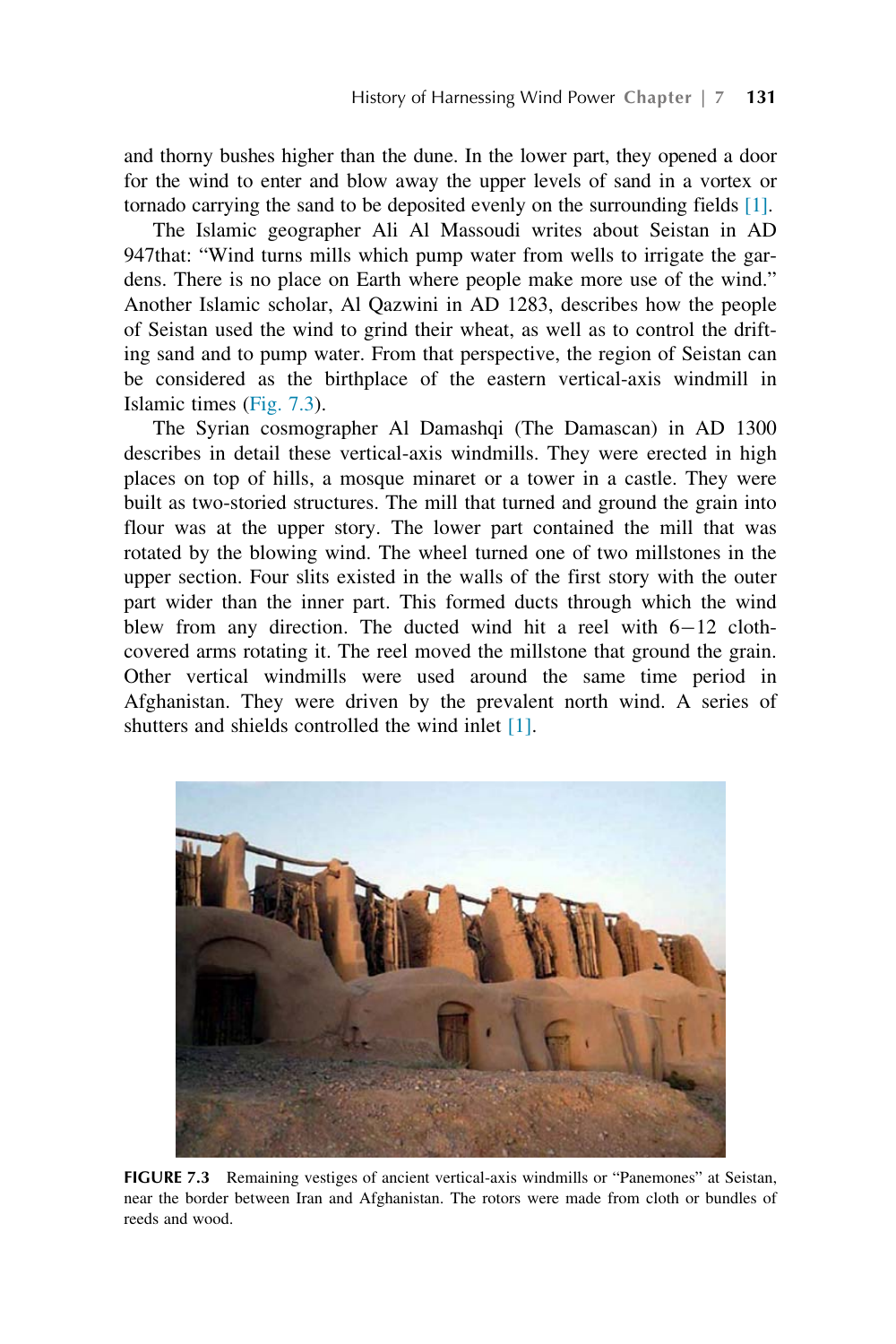Used originally in Persia and Afghanistan, windmills spread throughout the Islamic World and the Far East grinding grain and pumping water. They were adapted to crushing sugarcane for the manufacture of molasses and the extraction of sugar in Egypt. Centuries later, in the West Indies and the Caribbean Region, the West Indians hired Egyptian millwrights to establish the first sugar plantations. As Genghis Khan invaded Persia in the 12th century, the millwrights were induced to travel to China where bamboo horizontal mills with sails of matting adapted from Chinese sailing boats designs became common in the open fields. Superstition apparently suppresses their use today.

#### 7.4 MEDIEVAL EUROPEAN WINDMILLS

The concept of the windmill first spread to Europe through the Islamic culture established in Morocco, at that time period referred to as Andalusia, to contemporary Portugal and Spain, by traders and merchants (Fig. 7.4). Another entry was through the trade routes through Russia and Scandinavia. A third route is attributed to the returning crusaders to Europe from the Middle East. A fourth way was through the Islamic Sicily into Italy.

The historian Mabillon in AD 1105 writes that a convent in France was allowed to construct watermills and windmills. Windmills according to him were becoming common in Italy in the 12th century. Questions aroused about whether the tithes for them belonged to the clergy. The controversy was decided in favor of the Church by Pope Celestine III. Mabillon recounts a story about an abbey in Northamptonshire, England in AD 1143 that was in a wooded area which was denuded over a period of 189 years: "That in the whole neighborhood there was no house, wind or water mill built for which timber was not taken from this wood." As wood was depleted for windmills construction, coal was used as a replacement energy source as a harbinger of the steam engine and the Industrial Revolution [1].

The first record of a windmill built in England was in Bury St. Edmunds in 1191. It was built in defiance of the then-vested authority and later destroyed by the Abbot. By the 14th century, the British monarchs watched the victories and defeats of their battling armies from the safety and high ground of the top of windmills scattered on the hills. A windmill was erected in Cologne, Germany in AD 1222. A windmill appeared in Siena Italy in AD 1237. Count Floris V in Holland granted the burghers of Haarlem the right to pay 6 shillings in tax for a windmill and 3 shillings for a horse mill in 1274.

In the  $12-15$ th centuries the construction of windmills spread throughout central Europe all the way to Scandinavia reaching Finland in AD 1400. Windmills became the prime power movers all over Europe for grinding grain, pumping water, paper making, pressing oil from oil seeds, and sawing wood for ships and homes construction. The Dutch drainage mill was developed in Holland maintaining the land reclaimed from the sea, marshes, or shallow lakes. The Cistercian monks in France had introduced such a type of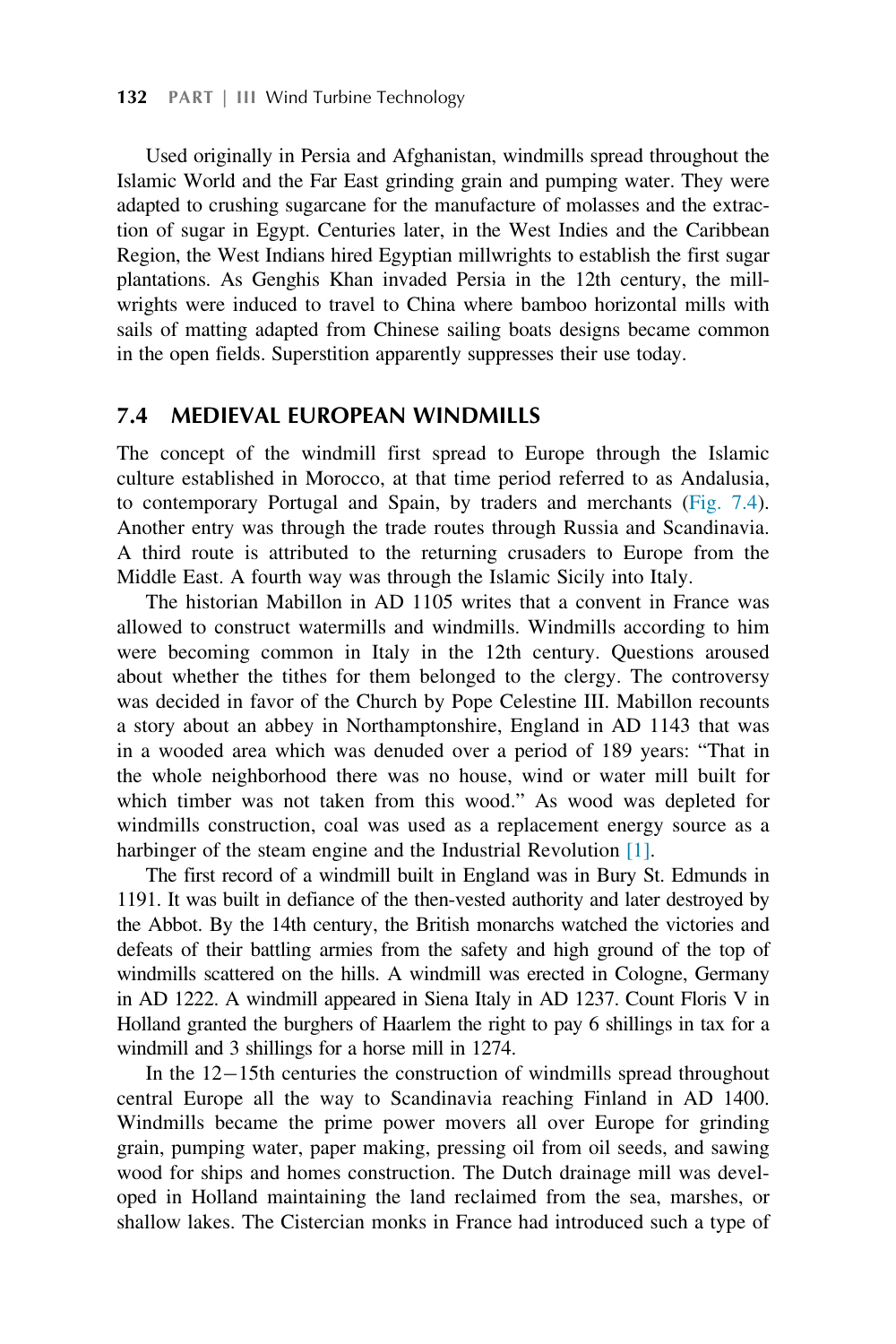

FIGURE 7.4 Los Molinos at Consuegra, 77 km (48 miles) south of Madrid on the plains of Castilla-La Mancha, Spain. Windmills were so common by the end of the 16th century that the author Miguel de Cervantes recounts windmills and the encounter of his hero Don Quixote with them in La Mancha; which originally was an Arabic word meaning "dry, waterless land." The wind flour mills were on the River Ebro and Don Quixote in his delusion mistook them as giants and charged them with his horse Rocinante and his squire Sancho Panza [1].

windmill to drain the lakes of their region. Peat was being mined for fuel needed by emerging cities, and this formed shallow lakes which grew in size over time and required systematic drainage by the 1300s. The first Dutch marsh mills were started by 1400. By 1600 there were 2000 of them operating to drain  $0.8 \times 10^6$  ha (2 million acres) of land in Holland.

# 7.5 AEGEAN AND MEDITERRANEAN WINDMILLS

The windmills on the island of Crete, the Aegean Islands as well as Portugal and Spain were tower mills. The post mill which evolved into the tower mill was never observed in the Aegean area. Jib or triangular sails were typically used in the Iberian Peninsula and the Mediterranean. Their similarity to sailing ships is noticeable. They used  $6-12$  triangular cloth sails that were put up or down through roller reefing or by rolling them around the sail support. They were situated at the center of the mill or sheeted at mid-ship (Fig. 7.5).

The Aegean Islands windmills were small compared with the European windmills with a size of  $4-12$  m in diameter. The Dutch polder or scoop windmill measured about 29 m in diameter. They were placed four to twelve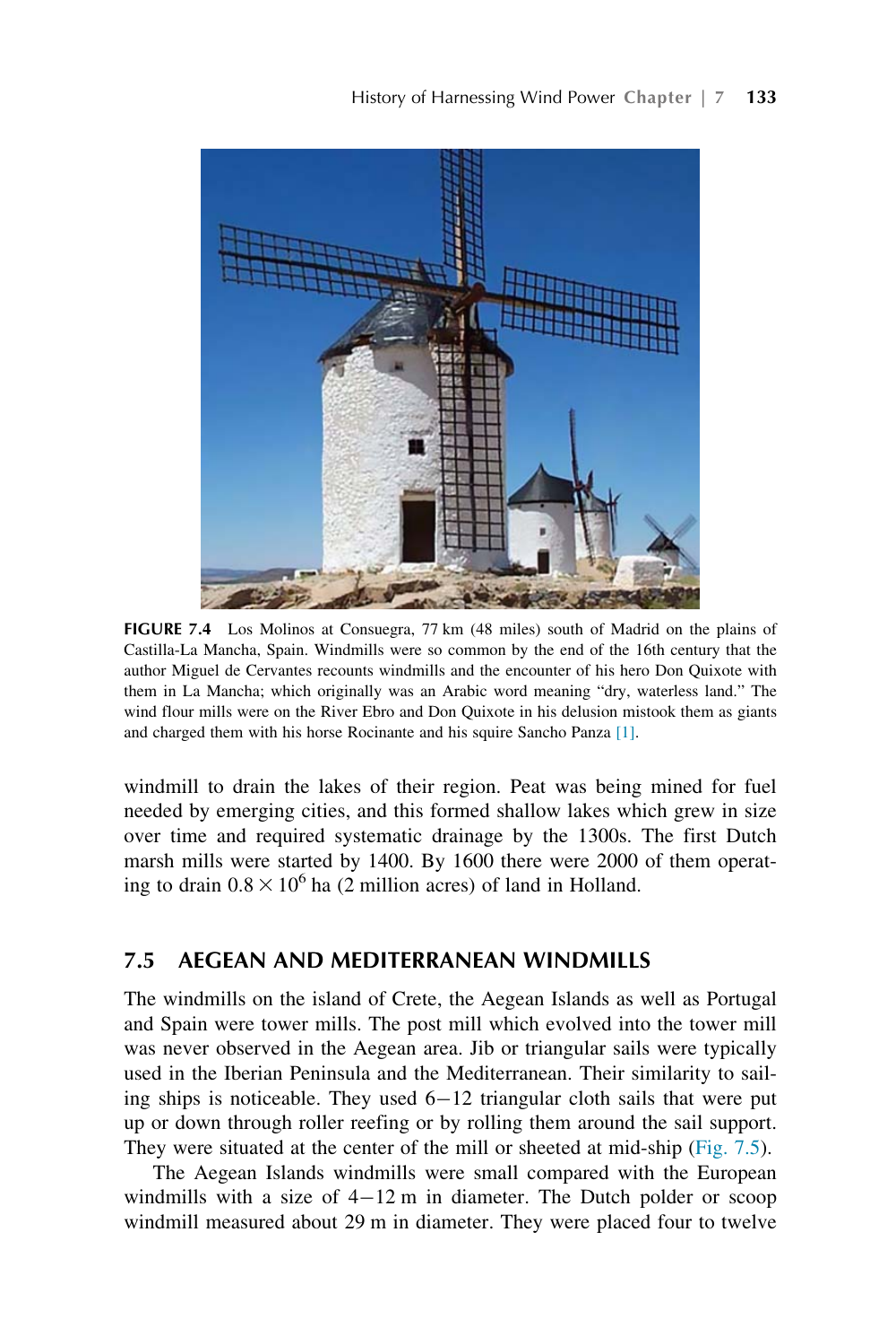

FIGURE 7.5 Sail water-pumping windmills harvesting the wind in large numbers on the island of Crete in the Mediterranean Sea.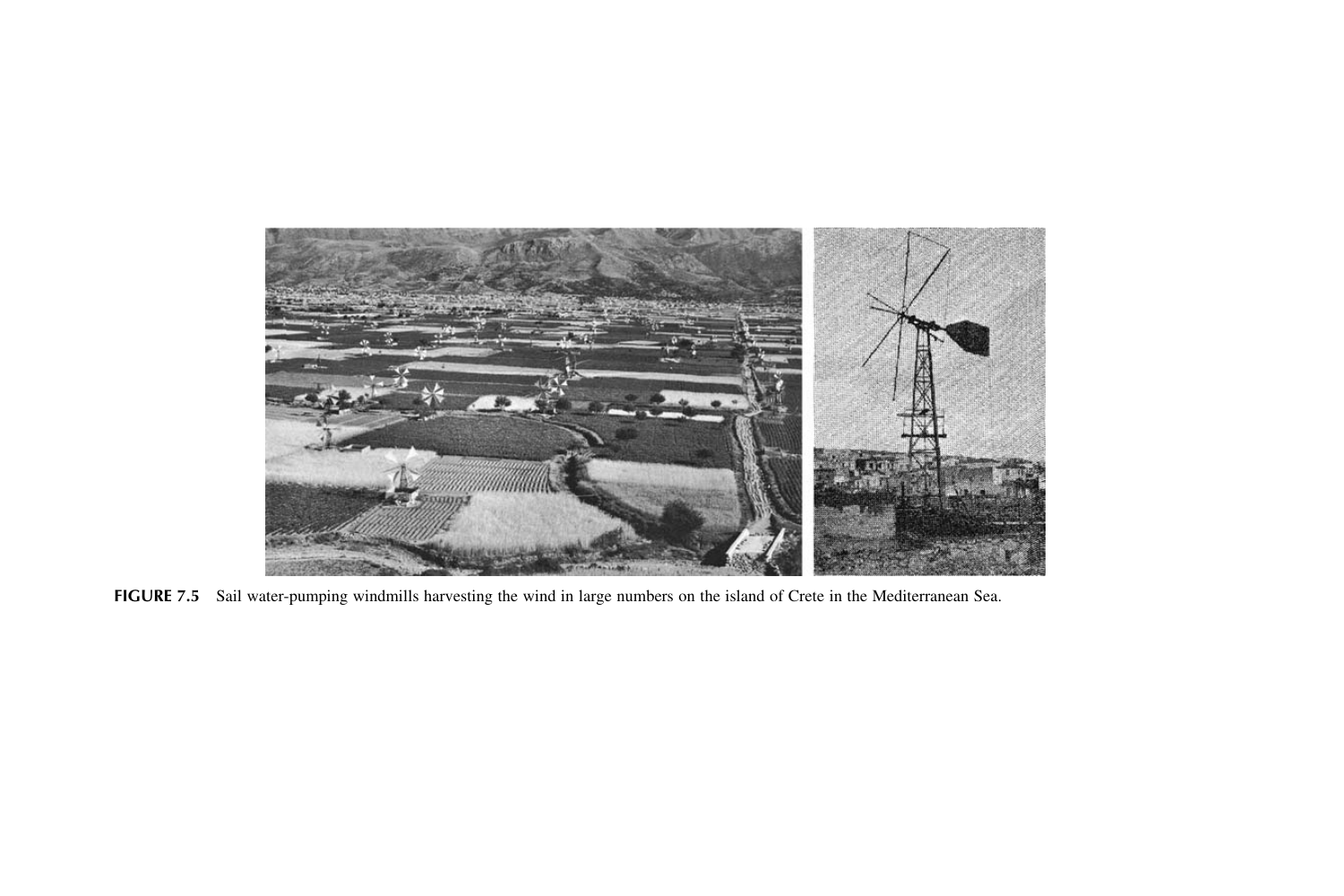in a row. Being efficient and well suited to the local conditions, they survived long after their use as wind power usage declined elsewhere.

Polders are low-lying tracts of land-forming hydrological entities that are surrounded by dikes or embankments. These are usually land reclaimed from a body of water such as an ocean shore or a shallow lake. They exist usually below sea level at river deltas, coastal areas, and fenlands and require constant drainage by opening sluices at low tide, by windmills in the past and pumps at present. The city of New Orleans in the United States is considered a polder area, seriously affected by flooding from hurricanes.

The earliest windmill structures were developed in the Middle East at the time of the Islamic Civilization and spread along the Mediterranean coast and in Persia around AD 500-900. Windmills technology was partly transferred to Medieval Europe by the returning crusaders in the 12th century. It developed there as the horizontal-axis design with tall structures on which the sails turned at a right angle to the ground.

Vertical-axis windmills are still being built in different parts of the world by enterprising farmers for irrigation and drainage purposes. A conventional aerodynamic sail and a Chinese impulse sail vertical-axis designs were built and used. An early description of a Chinese windmill was around AD 1219 by Yeh Lu Chu Tshai, a Chinese statesperson. Vertical-axis windmills using drag or impulse rather than cloth sails were built in Nebraska, United States around 1898 (Fig. 7.6).

Vertical-axis windmills have the advantage of a simple design consisting of six or more sails that are set upright upon horizontal arms resting on a tower or in the open, and which are attached to a vertical shaft positioned at the center. The sails are set in a fixed position that is oblique to the direction in which the wind will hit them. Their operation is independent of the direction from which the wind blows. Disadvantage of the vertical-axis design is that it may not be self-starting, and only one or two of the sails would catch the wind at any given time. The part of the sail catching the wind must then expend energy moving the dead weight of the part that is not catching it unless a shield configuration is adopted. Thus vertical-axis windmills are considered as less efficient than horizontal-axis windmills where the force of the blowing wind is evenly distributed on all sails [1].

#### 7.6 DUTCH AND EUROPEAN WINDMILLS

European windmills were custom designed and built with the particular site and wind conditions taken into consideration. They were of primary importance in the life of rural Europe, grinding grain for flour and pumping water, so that they were installed before other structures were erected at European villages. Being erected on high ground to catch the wind from all directions, they were major landmarks seen from long distances by travelers.

The horizontal-axis machines were considered to possess a higher efficiency than the vertical-axis types; hence they were widely adopted in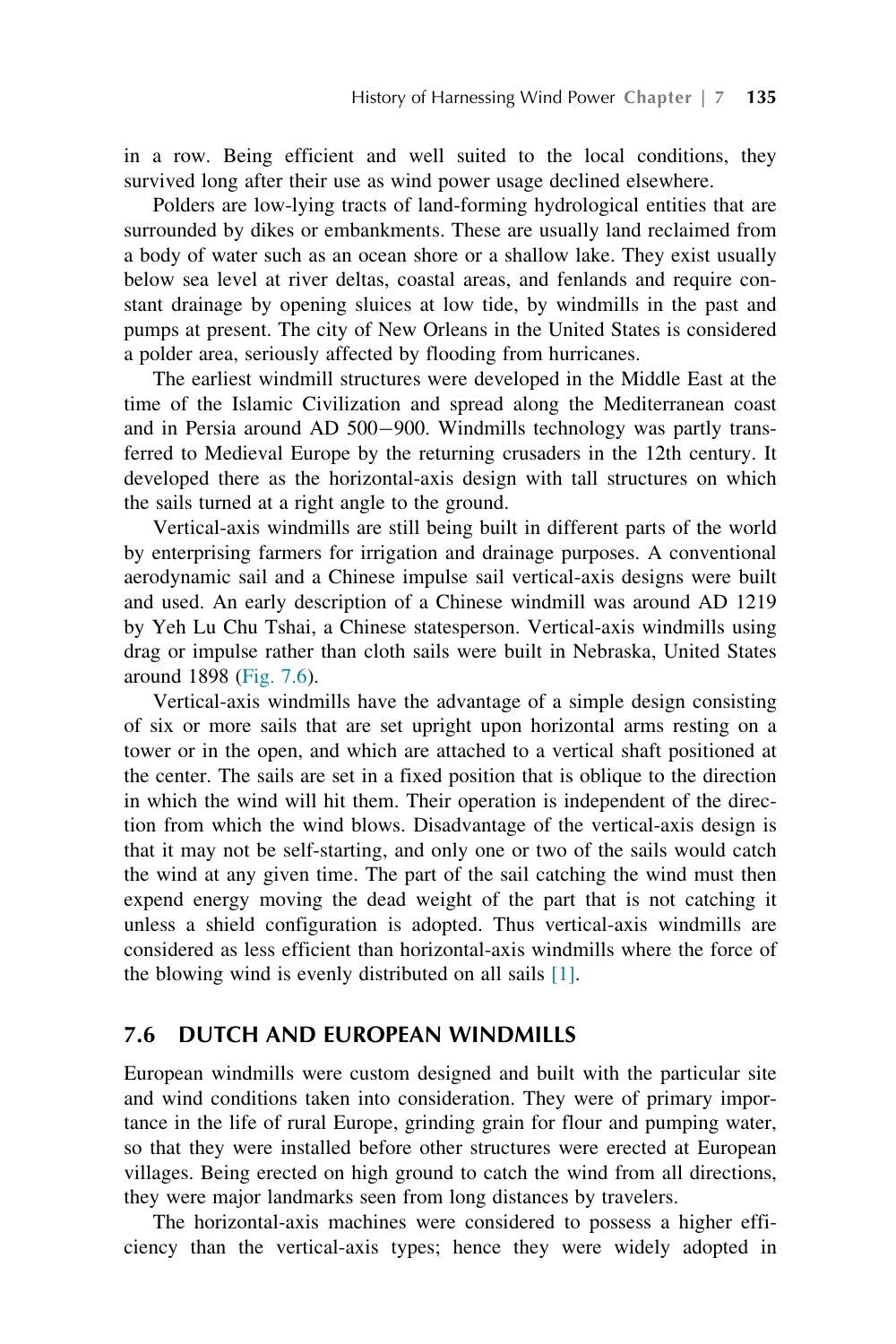

FIGURE 7.6 Conventional-sail vertical-axis wind irrigation turbine, using aerodynamic sails (top). Chinese-sail vertical-axis wind irrigation machine using impulse or drag sails (center). Merry-go-round drag-sails water-pumping mill at Lincoln, Nebraska, United States, 1898 (bottom).

Europe. The villagers personalized them and gave them individual names, much like boats today. The miller, doubling as a wind wright, commanded high authority, wealth, power, and respect in the village hierarchy. He usually charged the farmers a fraction of the grain being milled for his service.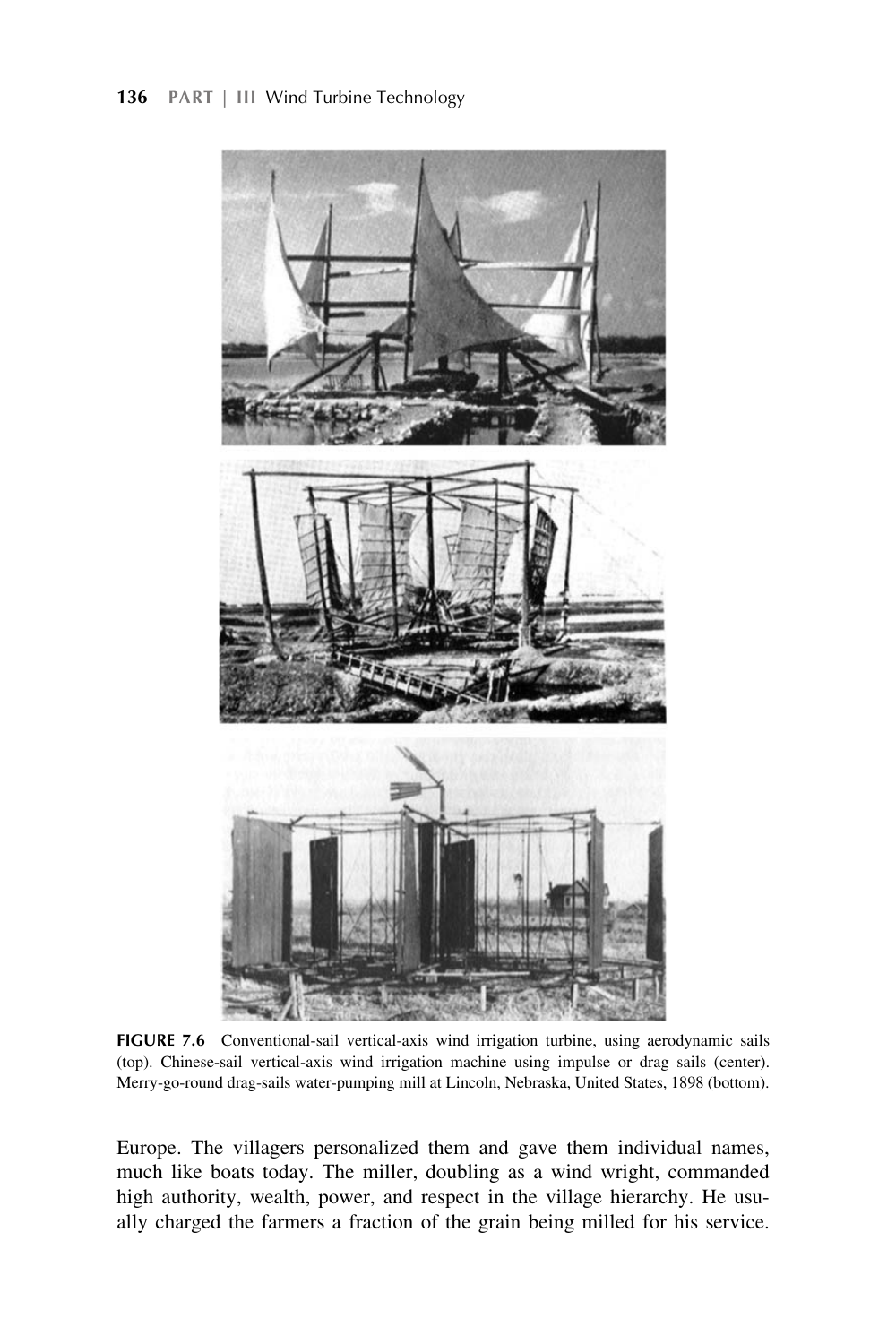

FIGURE 7.7 Evolution of Dutch windmill designs: rotating cage post windmill with rotating lever wheel in the back and pegged wheel acted as a yaw mechanism to rotate the windmill to face the wind (left), tower design (Funenkade Olen windmill, Amsterdam, Holland) (center), and rotating-roof smock design for pumping drainage water (right).

This was supplemented by the flour dust accumulated on different parts of the windmill that he collected as a bonus. Being the richest man in town made him prominent politically. The miller's profession was a hazardous one particularly under stormy wind conditions. It required great skill and bodily strength climbing up the structure unfurling the sails for wind operation, or furling them to prevent the windmill arms from running away, damaging or destroying the windmill structure under wind gale conditions. With wooden windmills, the danger of fire was prominent through friction [1].

There evolved three types of European windmills (Fig. 7.7):

- 1. Post design: The post design refers to a massive upright post around which the entire body of the mill rotates in the direction of the blowing wind and was first described in AD 1270. The body of the mill supported the sails and the equipment. These designs were constructed out of wood. They used wood cog and ring gears to transmit the rotor blades rotation to a horizontal grindstone.
- 2. Tower design: This is also often referred to as the Dutch Mill. It was developed in the  $14-15$ th centuries starting around 1390. The tower mill was installed on top of a tower of several stories. The construction material is brick with a wooden roof. It differs from the post mill in that instead of the whole windmill rotating around a central post, only its top or cap rotated to position or yawed the rotor blades to catch the wind. It formed an integral system for grain grinding and storage as well as the living quarters of the wind wright or wind smith and his family on the first story. The windmill needed continuous undivided attention while it was running, particularly under stormy conditions where the wind wright had to furl the sail on the blades and brake the mill to a stop. A runaway windmill is a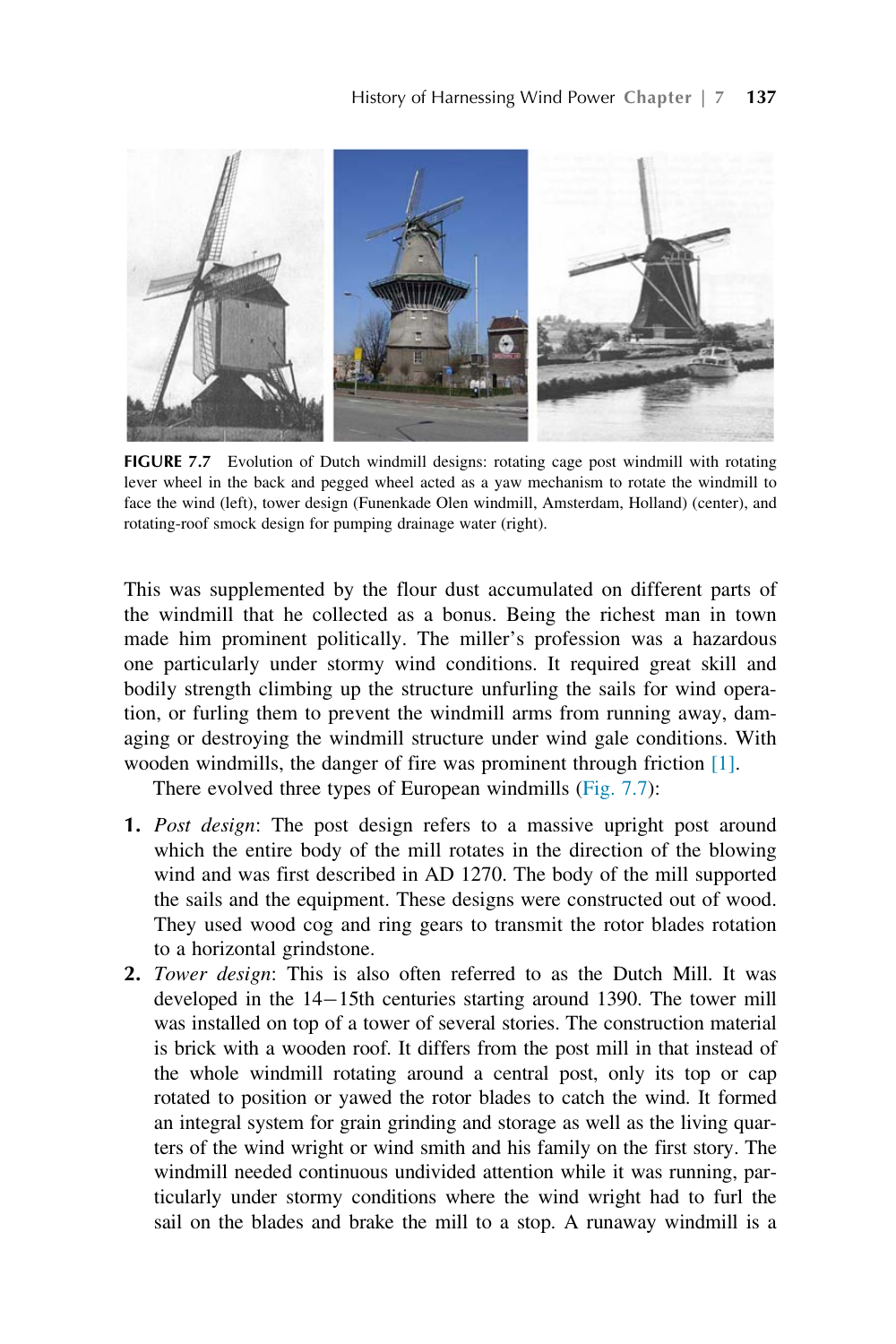hazardous situation that if uncontrolled, would literally disintegrate the whole structure launching flying debris into neighboring structures; a hazard that exists in modern wind turbines. The post and the tower windmills had to be yawed manually to face the wind using a large wheeled lever at the back of the windmill. A lateral fan was added later to automate the yaw orientation of the mill into the prevailing wind direction.

3. Smock design: The smock design differs from the tower windmill in the construction materials used. The smock design has a stone base with a wooden upper section that is framed with weather boarding that is either tarred or painted. The name "smock" originates from the way these windmills' appearance looks like the linen smocks worn at the time in Holland and Europe [1].

#### 7.7 THE AMERICAN WINDMILL

This multiblade design appeared in Europe in the 17th century. Leupold Jacob from Leipzig in 1724 in a book: Journal of Hydraulic Arts, or in German: Schauplatz der Wasser Künste, introduced an eight-bladed selfregulating wind turbine that drove a single action piston water pump using a crankshaft and a tie rod. In an ingenious design, each blade was capable of pivoting around its own axis maintained by a spring system that is progressively extended in a high wind condition resulting in the rotor revolving in a gale no faster than in a moderate wind, avoiding the destructive situation of a runaway wind turbine (Fig. 7.8).

This design did not spread on the European continent, but rather on the American Great Plains. Starting in 1870, as a simple, economic, and a most successful design, it conquered the American continent and migrated back to



FIGURE 7.8 American water-pumping windmill used a ground water storage tank for cattle drinking (left). American water-pumping windmill with a tower water storage tank to feed gardens or steam locomotives. This is an example of a gravity pumped energy storage system (center). American Windmill versions competition at "The World Columbian Exposition," Chicago, USA in 1893, as a commemoration of Christopher Columbus arrival to the New World 100 years earlier (right).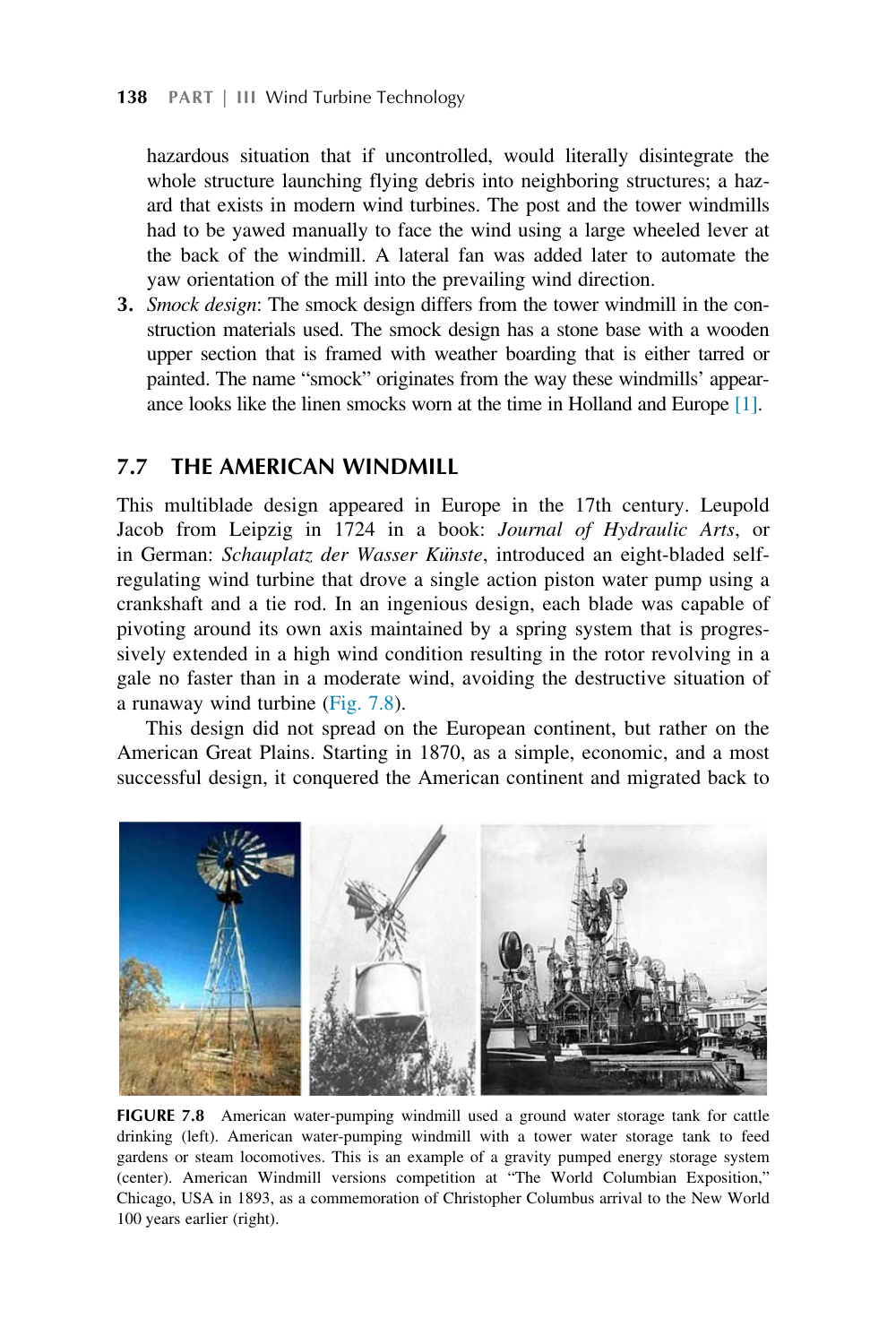Europe and the rest of the world where it was named: "The American Windmill." The most common windmill in America was built in the 19th century as a vertical steel structure topped with a rotating multibladed drag or impulse propeller that caught the wind. Its rotational motion is converted into linear motion that pumped water and stored it in a water tank for irrigation, cattle drinking, and water supply to steam locomotives.

The American Windmills were simple in construction and standardized in design. They could be easily dismantled, moved to other locations for reassembly. Their maintenance was simple amounting to addition of lubrication oil to the geared components, with parts that are interchangeable and could be cannibalized from one machine to another. The standardization led to the spread of the American Windmills in many altered versions in the American West as well as all over the world.

Early on, wooden slats were nailed to rims with tail rudders for orientation toward the wind or yawing. Instead of using a rudder, some designs used weather vanes operating downwind from the tower. Speed control was provided by spring and weight mechanisms and by feathering the blades to reduce the thrust in high winds. Around 1870, galvanized steel blades replaced the wooden slats allowing high speed operation that needed a reduction gear box to operate the reciprocal water pump at its required low speed [1].

The Halladay design introduced in 1854 evolved into the Aermotor and Dempster designs that became operational in different parts of the world. Starting 1850, about 6 million small turbines of 750 W (one Imperial horsepower) power or less were installed in the United States, primarily for water pumping for cattle and farm needs. Larger windmills with rotor diameters of up to 18 m diameter provided water for the steam boilers of the locomotives of the western railroads. This is really how the "American West was won": through the windmill and the steam locomotive.

# 7.8 HISTORICAL DEVELOPMENTS

The earliest horizontal-axis windmills possessed short sails, which were made later longer and more efficient in catching the kinetic energy from the wind. As the sails were elongated, the axle or wind shaft on which they rotated had to be emplaced higher off the ground on the windmill structure or buck. Irrespective of their design, some common features exist in windmills. For horizontal-axis windmills:

- 1. A means of catching the wind through sails, arms, or rotor blades rotating around an axle.
- 2. A yaw mechanism to turn the sails, arms, or blades so that they face the wind. Otherwise, as the wind direction shifts, the windmill would stall.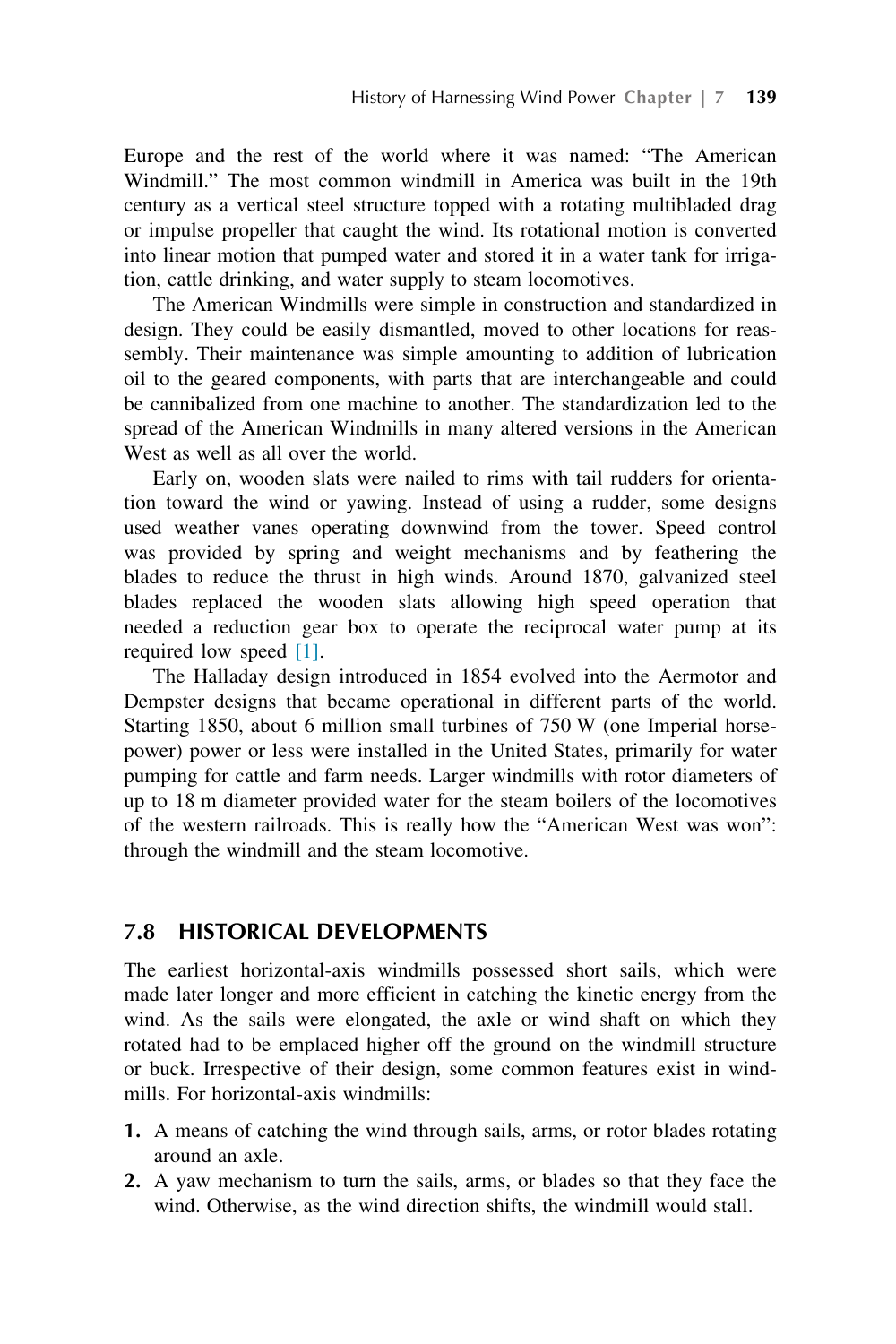3. A gear system and interlocking equipment transmitting the wind energy to the millstone, water pump, wood saw, or electrical generator that they are powering.

Vertical-axis windmills share the first and third features only since they catch the wind from all directions without the need to adjust them like in the case of the horizontal-axis windmills. The use of sails on the European windmills added and element of aerodynamic lift leading to higher rotor efficiency through its increased speed. The evolutionary perfection process took 500 years leading to windmills that have the components and features of the modern windmills.

Some windmills had aerodynamic brakes, spoilers, flaps, and leading edge airfoil sections that were precursors to the modern airplane wing. Features of modern airfoil rotor blades were incorporated through insight and trial and error: a nonlinear twist of the blades from their root to their tip, introducing a camber along the leading edge, emplacement of the blade spar at the quarter chord position at 25% of the way from the leading edge to the trailing edge, and designing the blade with its center of gravity at that same 1/4 chord position.

The simplest windmills sails are just cloth sails attached to the rotating arms or blades. Designs using multiple sails were used in the Mediterranean region such as at Alexandria, Egypt (Fig. 7.9). A design with small sails attached to multiple arms was used in Greece. With a small number of arms, large sails were used for a Portuguese, Spanish, and French windmills. Some were equipped with bells at the end of its rotating arms, generating an audible alarm for stray cattle or humans.

Better structural strength was achieved with wooden frames covered with cloth in what became known as common sails. Initially the cloth was only



FIGURE 7.9 Alexandria, Egypt's Moulins du Gabari (Al Qabbari), built on a hill overseeing the harbor of Alexandria, showing their furled sails.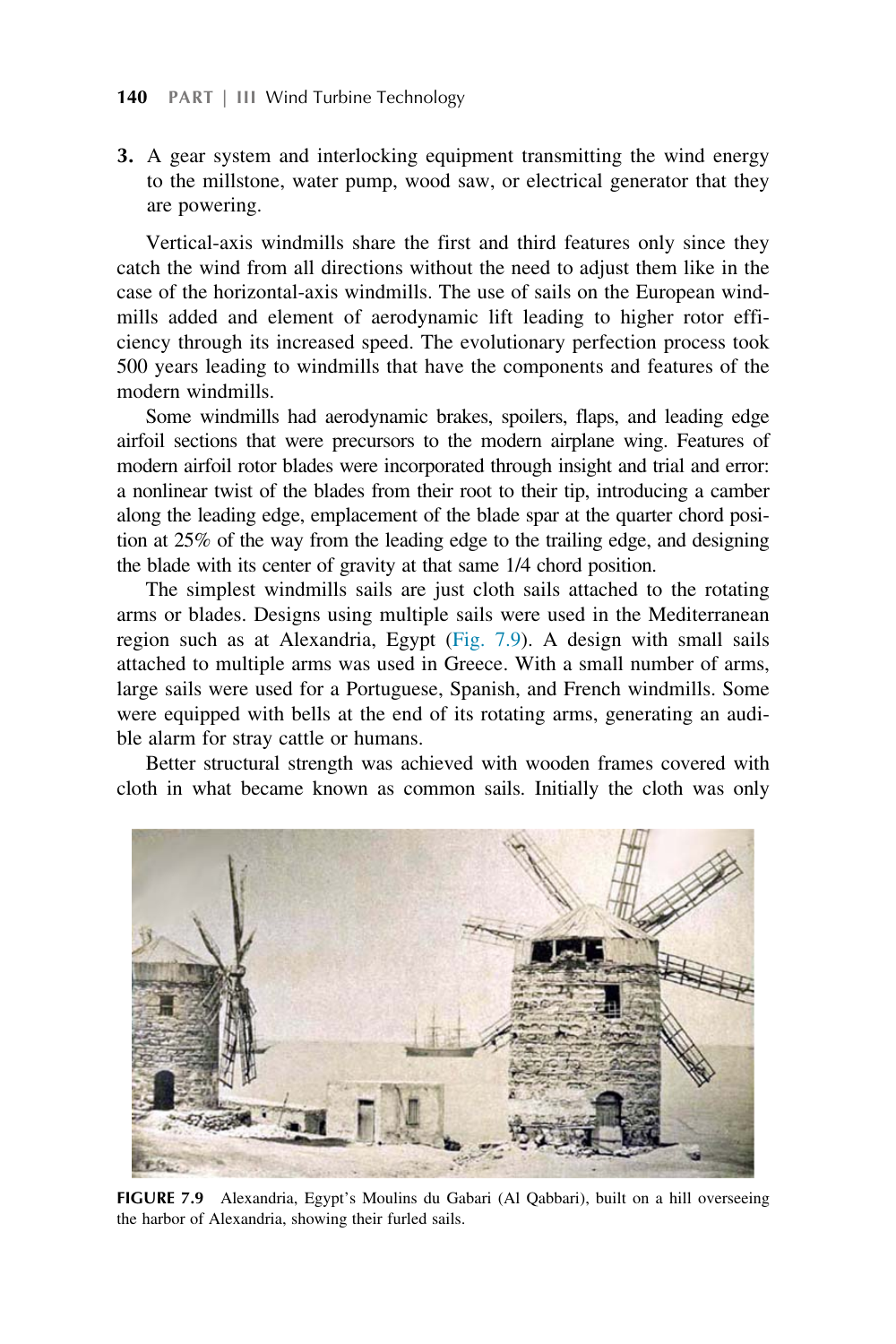placed over the frames or entirely removed. Later, a method for reefing or furling the cloth was developed to control the sail area depending on the wind speed. The common sails were light in weight and powerful but they had to be stopped by the mill wright furling the sail. Stopping the mill by an additional brake was needed. In many situations the wind became stronger than the brake could handle. The mill then could run out of grain and its millstones would now run dry, generating a spark shower igniting fires. Runaway wind turbines could also lead to vibration that would disintegrate the windmill wooden parts. In freezing weather, the cloth could become wet and frozen.

The wind wright had to skillfully ride out a storm much like a sailing ship's captain had to weather a storm at sea. One method to slow the sails in a high wind was to jam the grain into the millstones so that they act as a brake slowing down the sail rotation. A second method was to force the sails edge onto the wind. If the wind suddenly shifted, it could hit the windmill from behind with the sails and cause them to be blown off [1].

Combinations of wood and metal were used to prevent fires from friction of similar components. Many cloth sails lasted for as long as  $40-50$  years. Interestingly, the sails were built with a counterclockwise rotation, a tradition that endures today in most wind turbines, with rare exceptions.

Modern wind generators have evolved from a drag or impulse system into an airfoil system similar to airplane propellers and wings. Wood and glass epoxy, fiberglass, aluminum, and graphite composite materials are now used in their construction.

# 7.9 WINDMILLS APPLICATIONS

Barley- and rice-hulling windmills operated by hulling stones which were larger than the common millstones removing the thin outer cover of the grain kernel. They were grit stones with a few deep furrows with the grain flung out along them without being ground. Requiring heavier equipment and a stronger wind location than grinding mills, hulling mills were limited in number [1].

Different windmill applications required different specialized machinery. Oil mills pressed oil from oil seeds and nuts. Grinding mills ground spices. Saw mills sawed wood into planks for construction and ship building. Irrigation and drainage mills reclaimed the low lands of Holland or the Netherlands from the sea by drying out marches and shallow lakes. Polder drainage windmill designs used a scoop wheel or noria, and other designs used an Archimedean screw or "tambour."

# 7.10 DISCUSSION

At the beginning of the 20th century, the first modern windmills driving electrical generators were introduced in France by Darrieus and then spread worldwide. The steam engine and then the internal combustion engine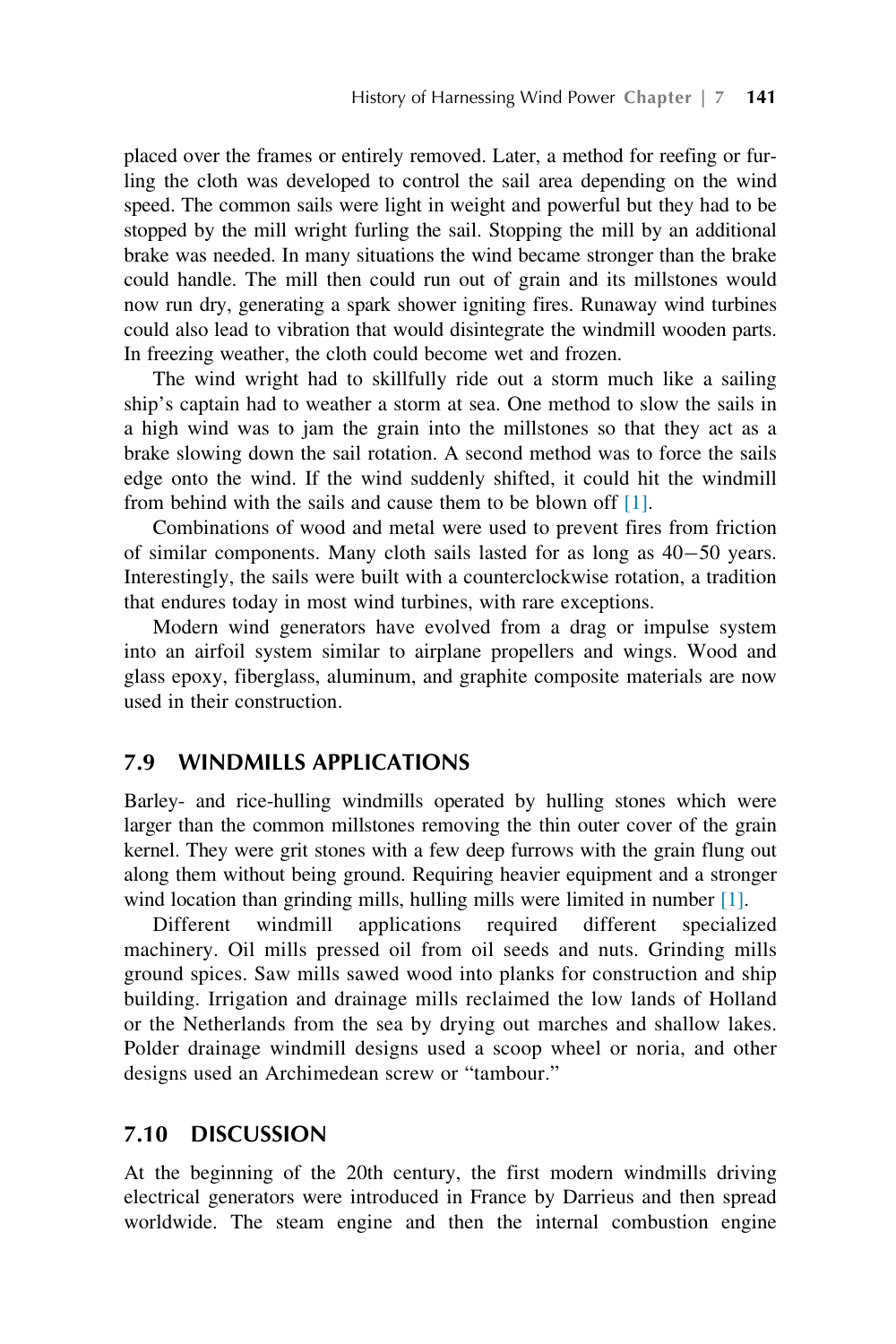

FIGURE 7.10 Symbiotic coupling of nuclear and wind technologies views during winter and summer. The two units 2309 MWe Boiling Water Reactors LaSalle nuclear power plant near Marseilles, Illinois, United States operated by Exelon Nuclear corporation and the Grand Ridge Wind Farm operated by Invenergy LLC in the adjacent farmland near Ransom in Illinois, United States. The nuclear reactor and the wind turbines are both manufactured by the General Electric Company [7].

replaced sails on ships and mills. Both were more efficient than windmills using fossil fuels as a source of energy rather than the wind [1].

It is recognized that the renewable sources of energy are characterized by the use of a large labor supply providing job opportunities in high-population economies. Their implementation is rapid: it takes about 2 years in the United States for the implementation and production from wind parks projects since they only require local regulations, whereas other conventional energy sources such as coal and nuclear power stations require 10 years or more because they are bound by lengthy federal regulations  $[2-7]$ .

A symbiotic coupling of wind technologies with other energy sources exists through sharing access to the electrical grid system. The two units 2309 MWe Boiling Water Reactors LaSalle nuclear power plant near Marseilles, Illinois, United States operated by Exelon Nuclear Corporation and the Grand Ridge Wind Farm operated by Invenergy LLC in the adjacent farmland near Ransom in Illinois, United States are jointly sited and connected to the same electrical grid system. The nuclear reactor and the wind turbines are both manufactured by the General Electric (GE) Company. The GE 1.5 MW SLE wind turbines have a hub height of 80 m and are net recipients of about 5 kW of electrical power from the grid on a standby basis, but then become net exporters of electricity into the electrical grid under favorable wind conditions (Fig. 7.10).

The world is embarking on a third industrial revolution: the Low Carbon Age; and wind power is being reinvented to help fill the need.

#### **REFERENCES**

- [1] [Johnson GJ. Wind energy systems. Englewood Cliffs, NJ: Prentice Hall; 1985.](http://refhub.elsevier.com/B978-0-12-809451-8.00007-2/sbref1)
- [2] Ragheb M, Ragheb AM. Wind turbines theory-The Betz equation and optimal rotor tip speed ratio. In: Carriveau R, editor. Fundamental and advanced topics in wind power. InTech; 2011[http://www.intechopen.com/articles/show/title/wind-turbines-theory-the-betz](http://www.intechopen.com/articles/show/title/wind-turbines-theory-the-betz-equation-and-optimal-rotor-tip-speed-ratio)[equation-and-optimal-rotor-tip-speed-ratio,](http://www.intechopen.com/articles/show/title/wind-turbines-theory-the-betz-equation-and-optimal-rotor-tip-speed-ratio) ISBN: 978-953-307-508-2.